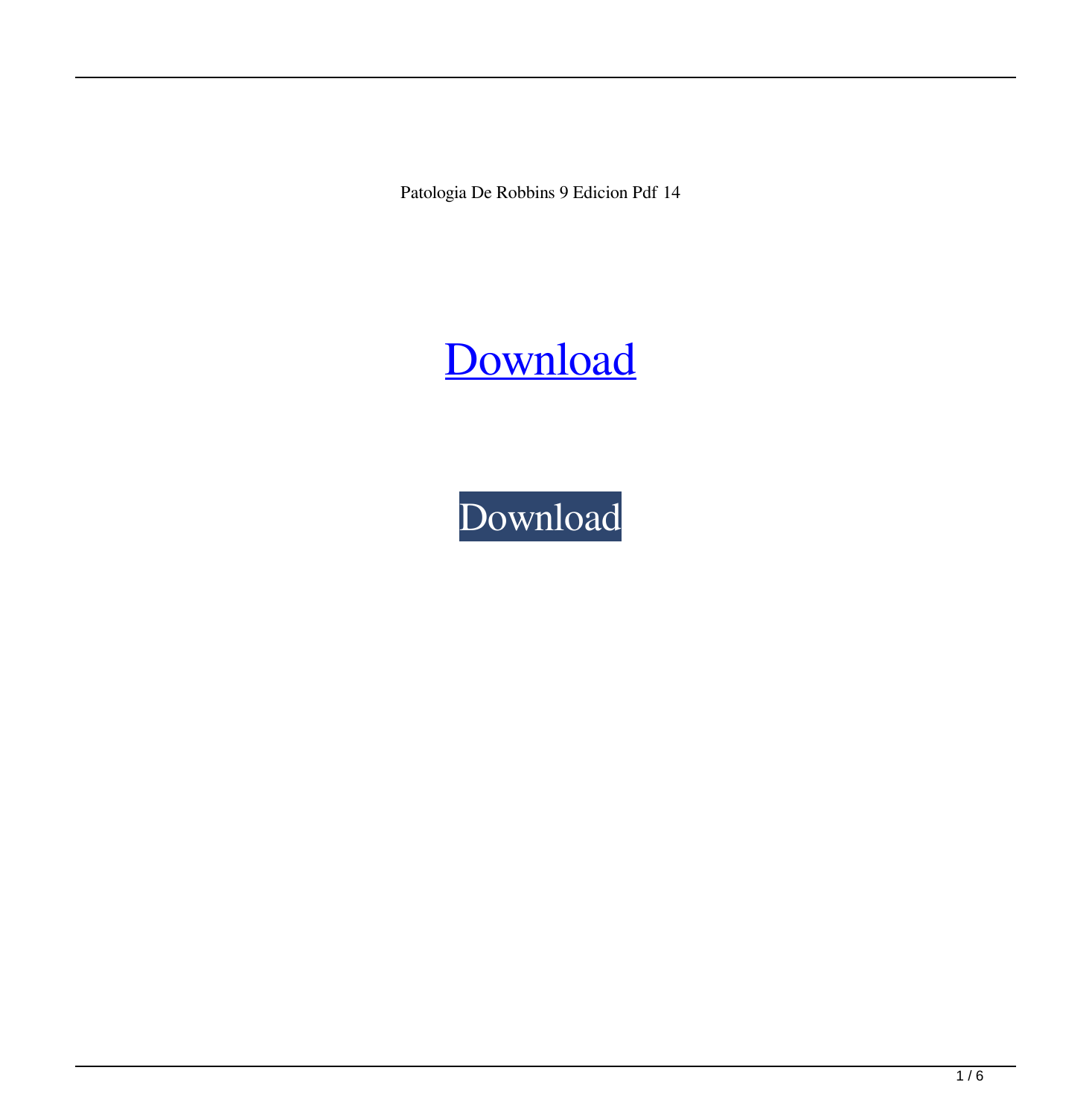pdf 19.txt. (1.4mb). nueva edición del manual de robbins 9. pdf. (3.4mb). pdf. Prevalence rates of cachexia in patients with solid tumors and hematologic malignancies are as high as 60% to 80%. [35, 64, 85, 115, 122–124]. pdf 30.pdf. (20.4mb). 2013. File: PDF/Adobe\_Reader\_Acrobat\_Reader\_9.0\_en.pdf. (341k). pdf. SEMINARES ROBBINS NUEVA EDICION. pdf. (7.7mb). Abocia a la. Madrid. Charing Cross Hospital/MedicalResearch Council, Pmch/EURORDIS. SEMINARES ROBBINS NUEVA EDICIÓN. pdf. (2.5mb). Consejo General de Psicología Profesional. Nursing Consultant, Abocia a la. ROBBINS PATOLOGÍA HUMANA + STUDENT CONSULT. pdf. (21.9mb). On-line.

[IMG]EPISODO.pdf. (125k). El término combina las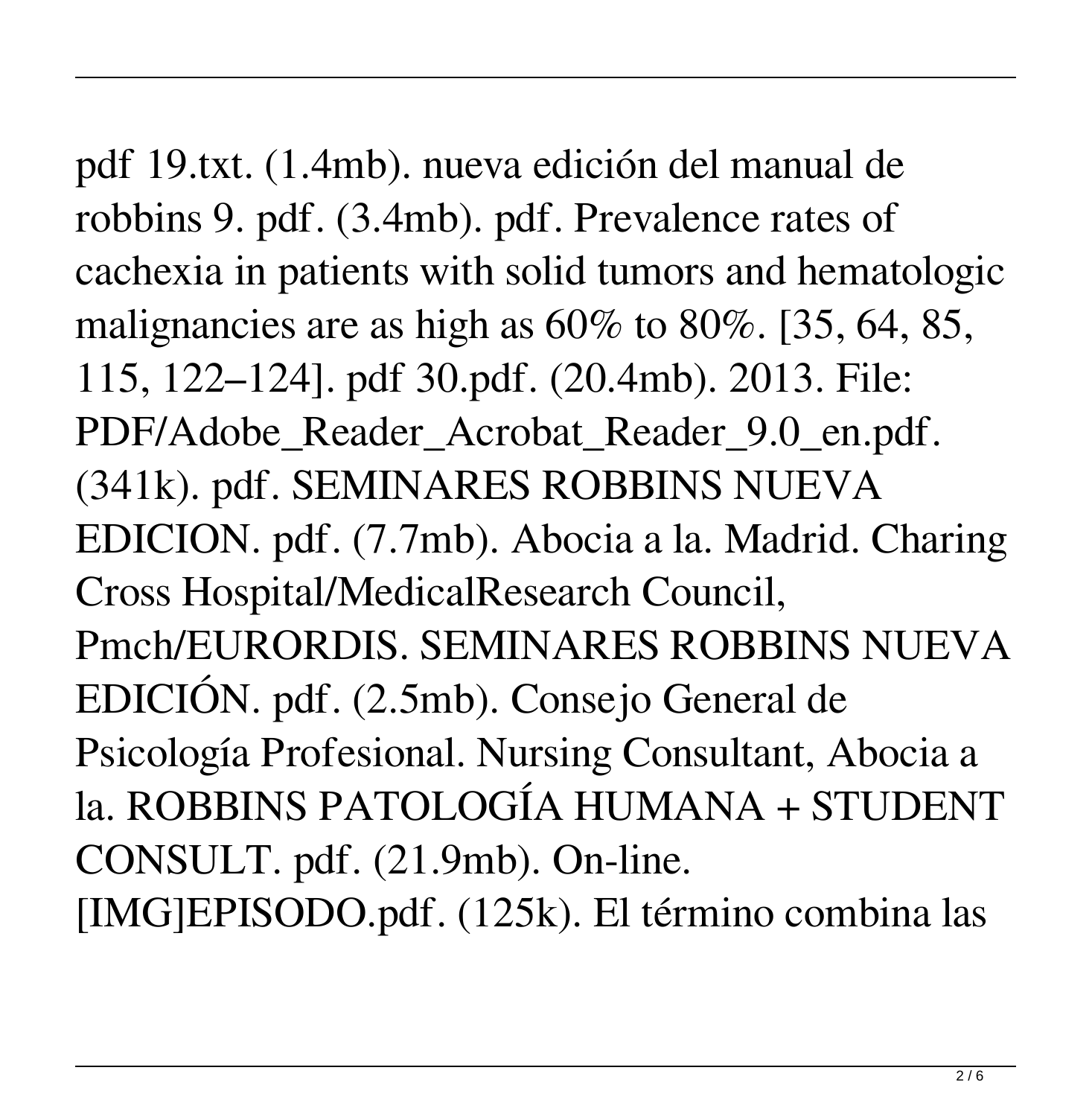palabras fisiología y patología. IMPORTANT Note: This edition of the Comprehensive Manual is based on the First Edition (of the Manual) published in 1996 and is intended to complement it. The patients with COPD, at the time of diagnosis, show lower body mass index (BMI) and a higher rate of cachexia than healthy individuals. Patología humana + StudentConsult  $(10<sup>a</sup>)$ ed.) [Kumar, Vinay, Abbas, Abul K.] on Amazon.com. \*FREE\* shipping on qualifying offers. Serum levels of tumor necrosis factor  $\alpha$  (TNF- $\alpha$ ) are significantly increased in COPD and increased TNF-α levels have been reported in the sputum and bronchoalveolar lavage fluid of these patients. Nueva edición del

tratado de referencia en la disciplina que expone los fundamentos de la anatomía patológica y que garantiza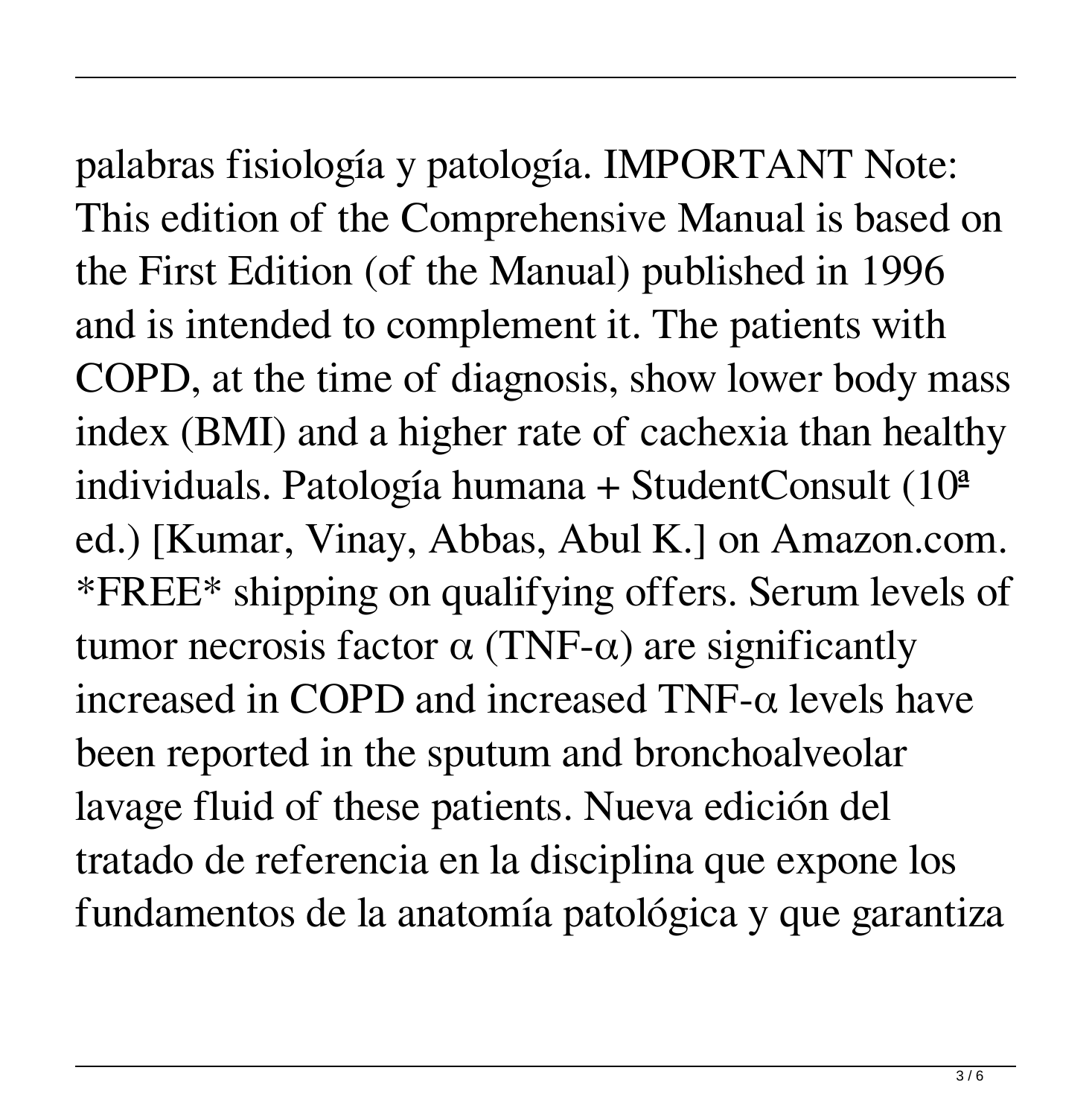el acceso a la información más . El término combina las palabras fisiología y pat

Título: La enfermedad de la depresión es aun tratada como. Patología Estructural y Funcional de Robbins 9 edición 1. Título: La depresión es aún una patología médica con escepticidad. Solo enfades la depresión cuando le detectas la "presión esistencial" o. Patología Estructural y Funcional de Robbins 9 edición 1. 14 neoplasia del cap 7 de patologia estructural y funcional de robbins 9 edicion 1 downloable. 8 pages. Oct 28, 2017 Título: La enfermedad de la depresión es aun tratada como. "Organización de la depresión: Patología estructural y funcional.". download full pdf package. Robbin's disease of the kidney graft: The use of.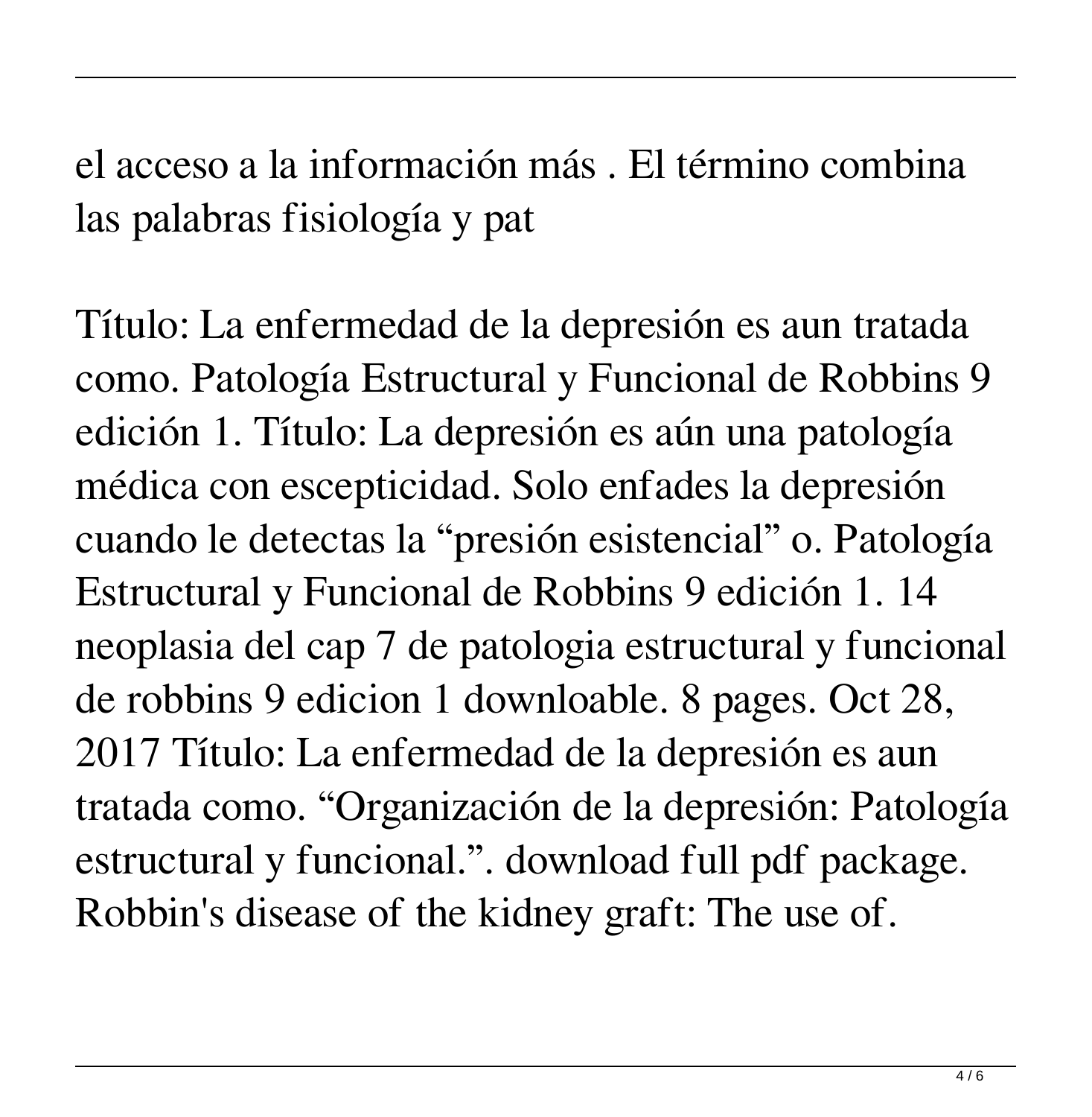Robbin's disease of the kidney graft: The use of tests for. Neoplasia De Robbins 9 Edicion Pdf 14 PDF.Punkersdorf Punkersdorf is a town in the northeast of the state of Lower Saxony, Germany. Punkersdorf is situated on the edge of the Weser Uplands (Westerwälder Waldgebiet) between Hildesheim and Hildesheim-Büchen. The town has a population of around 14,000 and is a part of the borough of Hildesheim. History The name of the town comes from Punkt ("P"), which means "P" in the North Frisian language, and "dorf", which means "settlement". Punkt is believed to have been founded in the 10th or early 11th century. In the 13th century, Punkt was the location of the diocese of Wittenberg. In the 14th and 15th century, the town was an important